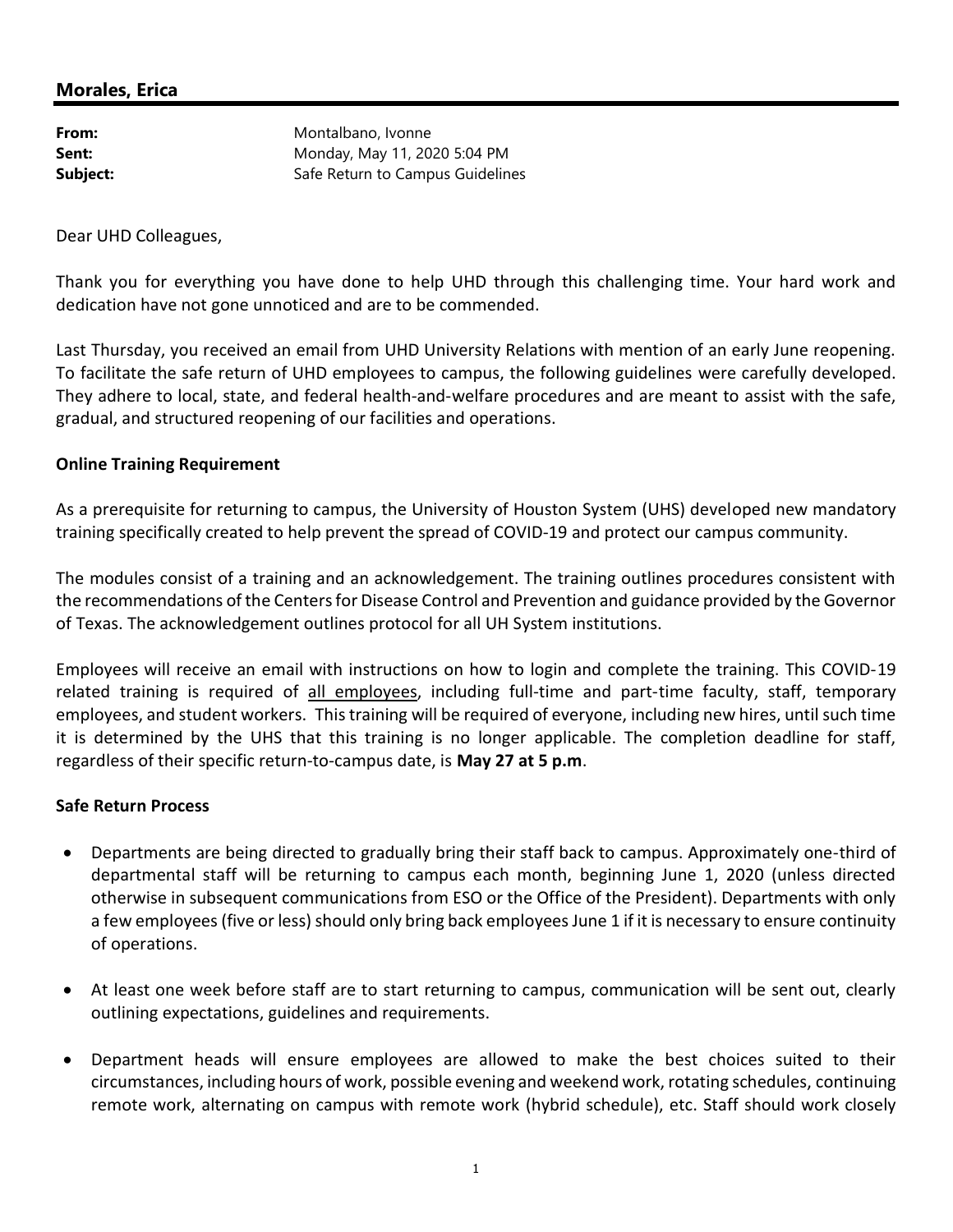with their respective supervisors and department head to determine the most balanced approach to maintaining their productivity and the unit's.

- Employees performing their job well through telecommuting should, with department head's approval, continue working remotely until a later phase in UHD's structured return.
- Department heads will complete a Safe Return to Campus Form to determine (1) how many employees will continue telecommuting, (2) how many will be returning to campus and (3) how many will shift to a hybrid schedule. Once the form is completed, it will be forwarded to each department heads' respective division head to ensure no more than one-third of the employees in their division are on campus at any one time during the month of June, and no more than two-thirds during the month of July.
- Employees will receive communication concerning the protective steps taken to ensure a safe return to campus - protective steps which will meet or exceed the standards of the Centers for Disease Control and Prevention. These updates will include descriptions of regular cleaning and sanitizing of common-touch surfaces, along with information about PPE to be provided to returning employees. In addition, employees will be encouraged to keep their workspace sanitized.
- Employees will be required to adhere to strict social distancing.
	- o No more than 10 people will be allowed in one room at a time.
	- o Safe distance measures of at least six feet in offices, meeting rooms and public areas must be observed.
	- o Safe distance measures must be observed also at the cafeteria and in break rooms.
- Personal Protective Equipment (PPE) will be distributed to employees. Each employee will be provided masks, disposable gloves and sanitizing wipes. Wearing masks at work will be required, as outlined here.
- Employees will be expected to follow COVID-19 best practices protocols when it comes to regular handwashing.
- Employees seeking workplace accommodations related to COVID-19, or who would like to apply for Emergency Paid Sick Leave (EPSL) related to COVID-19 or Emergency Family and Medical Leave Expansion Act (EFMLEA) leave, should visit ESO's COVID-19 Resources page for information and request forms.

Please Note: These guidelines are subject to change based on emerging circumstances, information and healthrelated developments.

# Additional Communication

An email from UHD Emergency Management will be forthcoming with information about self-reporting, quarantine periods, and the Return-to-Work protocol for employees with a confirmed COVID-19 diagnosis or those exposed to someone with COVID-19.

The Provost will provide information pertaining to the safe return to campus for faculty and students.

# **Concerns**